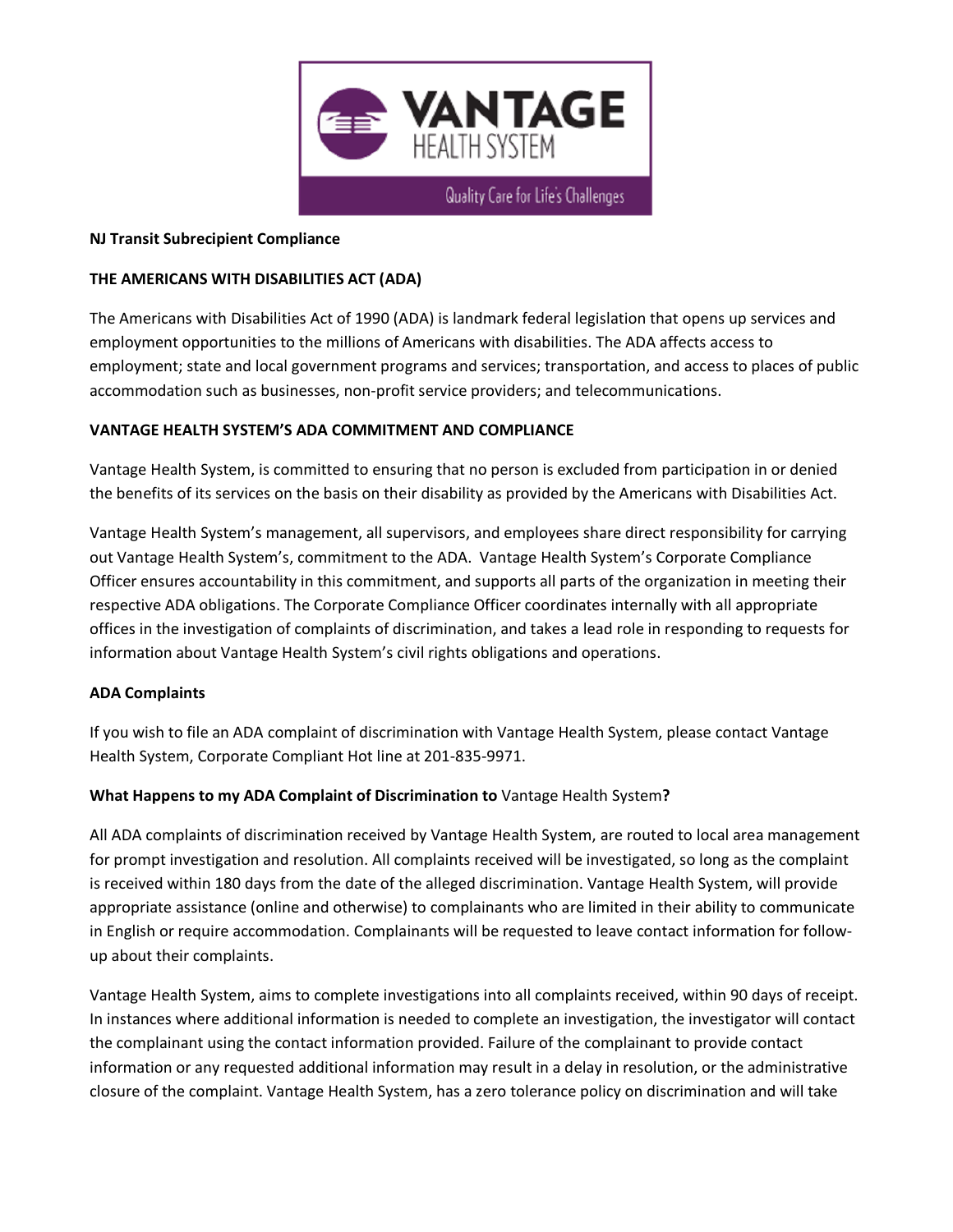

appropriate corrective measures in all instances where a violation of Vantage Health System's nondiscrimination policy has been established.

Once a complaint investigation is complete, complainants will receive a notice of finding via their preferred/available mode of contact (phone, E-mail, U.S. post, etc.). If no contact information is provided, a note regarding the outcome of the investigation will be saved on file for a minimum of three years. Complainants can contact Vantage Health System's, Corporate Compliance Officer at any time to check on the status of their complaint.

## **Filing a Complaint Directly to the Federal Transit Administration:**

A complainant may choose to file an ADA complaint with the Federal Transit Administration by contacting the Administration at:

Federal Transit Administration Office of Civil Rights Attention: Complaint Team East Building, 5th Floor – TCR 1200 New Jersey Avenue, SE Washington, DC 20590

# **Further questions about** Vantage Health System's **ADA Obligations,**

For additional information on Vantage Health System's, non-discrimination obligations, and other responsibilities related to ADA, please call 201-385-4400 or write to:

Vantage Health System 2 Park Avenue Dumont, NJ 07628

*COMPLAINT FORM ON NEXT PAGE*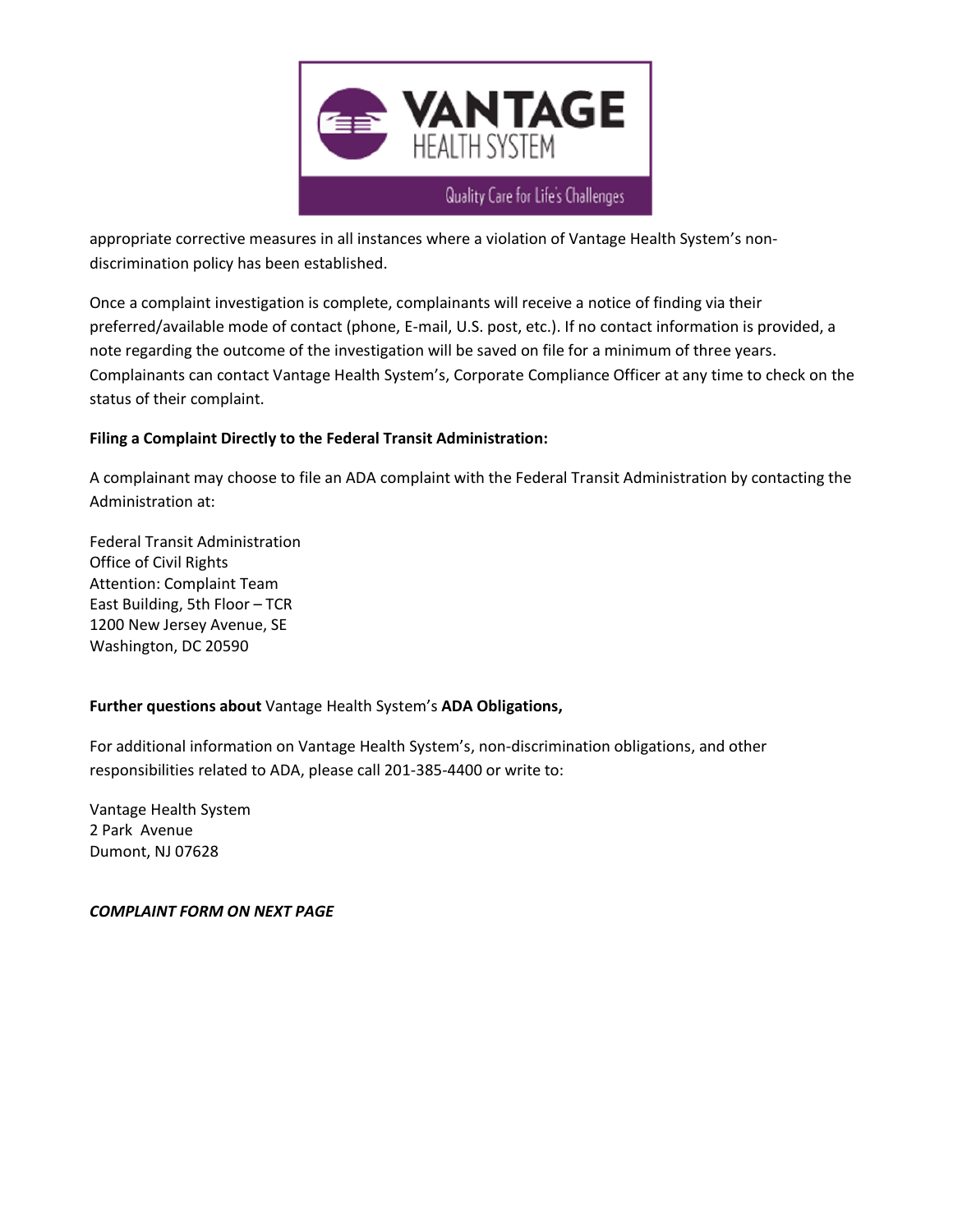

Quality Care for Life's Challenges

# **COMPLAINT FORM**

Americans with Disabilities Act Complaint Form

Vantage Health System, is committed to ensuring that no person is denied access to its services, programs, or activities on the basis of their disabilities, as provided by title II of the Americans with Disabilities Act of 1990 ("ADA"). ADA complaints must be filed within 180 days from the date of the alleged incident.

The following information is necessary to assist us in processing your complaint. If you require any assistance in completing this form, or if you would like to make a verbal complaint, please contact the Corporate Compliance Officer at 201-835-9971.

Complainant:

Phone:

Street Address:

City, State, Zip Code

Alt Phone:

Person Preparing Complaint (if different from Complainant):

Street Address, City, State, Zip Code

Date of Incident:

Please describe the alleged discriminatory incident, including the location(s), if applicable. Provide the names and titles of Vantage Health System, employees involved, if available.

Description of incident continued:

Have you filed a complaint with any other federal, state, or local agencies? Yes/No (Circle One).

\_\_\_\_\_\_\_\_\_\_\_\_\_\_\_\_\_\_\_\_\_\_\_\_\_\_\_\_\_\_\_\_\_\_\_\_\_\_\_\_\_\_\_\_\_\_\_\_\_\_\_\_\_\_\_\_\_\_\_\_\_\_\_\_\_\_\_\_\_\_\_\_\_\_\_\_\_\_ \_\_\_\_\_\_\_\_\_\_\_\_\_\_\_\_\_\_\_\_\_\_\_\_\_\_\_\_\_\_\_\_\_\_\_\_\_\_\_\_\_\_\_\_\_\_\_\_\_\_\_\_\_\_\_\_\_\_\_\_\_\_\_\_\_\_\_\_\_\_\_\_\_\_\_\_\_\_ \_\_\_\_\_\_\_\_\_\_\_\_\_\_\_\_\_\_\_\_\_\_\_\_\_\_\_\_\_\_\_\_\_\_\_\_\_\_\_\_\_\_\_\_\_\_\_\_\_\_\_\_\_\_\_\_\_\_\_\_\_\_\_\_\_\_\_\_\_\_\_\_\_\_\_\_\_\_ \_\_\_\_\_\_\_\_\_\_\_\_\_\_\_\_\_\_\_\_\_\_\_\_\_\_\_\_\_\_\_\_\_\_\_\_\_\_\_\_\_\_\_\_\_\_\_\_\_\_\_\_\_\_\_\_\_\_\_\_\_\_\_\_\_\_\_\_\_\_\_\_\_\_\_\_\_\_ \_\_\_\_\_\_\_\_\_\_\_\_\_\_\_\_\_\_\_\_\_\_\_\_\_\_\_\_\_\_\_\_\_\_\_\_\_\_\_\_\_\_\_\_\_\_\_\_\_\_\_\_\_\_\_\_\_\_\_\_\_\_\_\_\_\_\_\_\_\_\_\_\_\_\_\_\_\_

\_\_\_\_\_\_\_\_\_\_\_\_\_\_\_\_\_\_\_\_\_\_\_\_\_\_\_\_\_\_\_\_\_\_\_\_\_\_\_\_\_\_\_\_\_\_\_\_\_\_\_\_\_\_\_\_\_\_\_\_\_\_\_\_\_\_\_\_\_\_\_\_\_\_\_\_\_\_ \_\_\_\_\_\_\_\_\_\_\_\_\_\_\_\_\_\_\_\_\_\_\_\_\_\_\_\_\_\_\_\_\_\_\_\_\_\_\_\_\_\_\_\_\_\_\_\_\_\_\_\_\_\_\_\_\_\_\_\_\_\_\_\_\_\_\_\_\_\_\_\_\_\_\_\_\_\_ \_\_\_\_\_\_\_\_\_\_\_\_\_\_\_\_\_\_\_\_\_\_\_\_\_\_\_\_\_\_\_\_\_\_\_\_\_\_\_\_\_\_\_\_\_\_\_\_\_\_\_\_\_\_\_\_\_\_\_\_\_\_\_\_\_\_\_\_\_\_\_\_\_\_\_\_\_\_ \_\_\_\_\_\_\_\_\_\_\_\_\_\_\_\_\_\_\_\_\_\_\_\_\_\_\_\_\_\_\_\_\_\_\_\_\_\_\_\_\_\_\_\_\_\_\_\_\_\_\_\_\_\_\_\_\_\_\_\_\_\_\_\_\_\_\_\_\_\_\_\_\_\_\_\_\_\_ \_\_\_\_\_\_\_\_\_\_\_\_\_\_\_\_\_\_\_\_\_\_\_\_\_\_\_\_\_\_\_\_\_\_\_\_\_\_\_\_\_\_\_\_\_\_\_\_\_\_\_\_\_\_\_\_\_\_\_\_\_\_\_\_\_\_\_\_\_\_\_\_\_\_\_\_\_\_ \_\_\_\_\_\_\_\_\_\_\_\_\_\_\_\_\_\_\_\_\_\_\_\_\_\_\_\_\_\_\_\_\_\_\_\_\_\_\_\_\_\_\_\_\_\_\_\_\_\_\_\_\_\_\_\_\_\_\_\_\_\_\_\_\_\_\_\_\_\_\_\_\_\_\_\_\_\_ \_\_\_\_\_\_\_\_\_\_\_\_\_\_\_\_\_\_\_\_\_\_\_\_\_\_\_\_\_\_\_\_\_\_\_\_\_\_\_\_\_\_\_\_\_\_\_\_\_\_\_\_\_\_\_\_\_\_\_\_\_\_\_\_\_\_\_\_\_\_\_\_\_\_\_\_\_\_